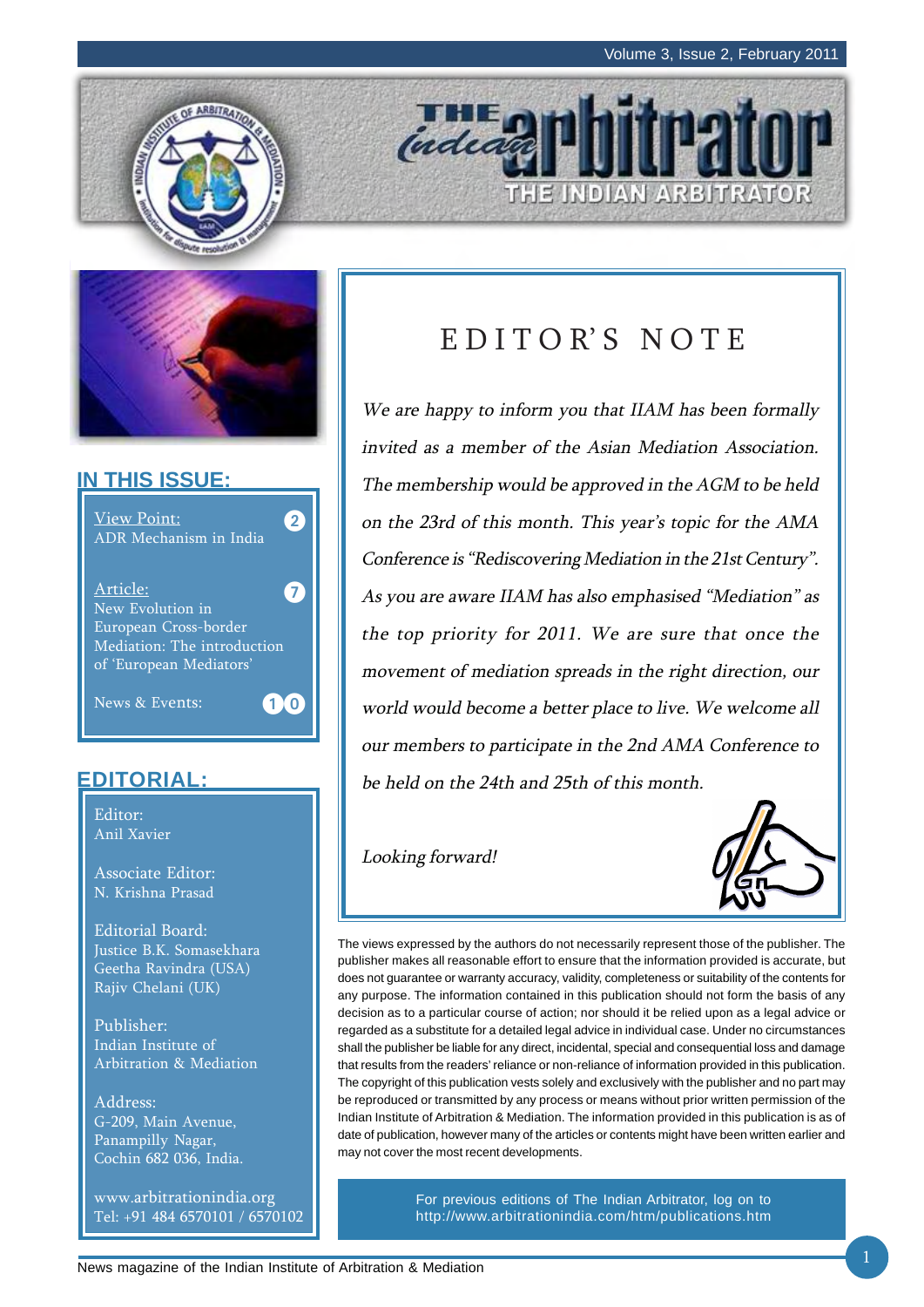

# ADR Mechanism in India : SUJAY DIXIT

The technique of ADR is an effort to design a workable and fair alternative to our traditional judicial system. In a developing country like India with major economic reforms under way within the framework of the rule of law, strategies for swifter resolution of disputes for lessening the burden on the courts and to provide means for expeditious resolution of disputes, there is no better option but to strive to develop alternative modes of dispute resolution (ADR) by establishing facilities for providing settlement of disputes through arbitration, conciliation, mediation and negotiation. The author looks at the advantages of the Indian Arbitration Act.

## The Concept & its efficacy:

"It is the spirit and not the form of law that keeps the justice alive." LJ Earl Warren

The concept of Conflict Management through Alternative Dispute Resolution (ADR) has introduced a new mechanism of dispute resolution that is non adversarial. A dispute is basically 'lis inter partes' and the justice dispensation system in India has found an alternative to Adversarial litigation in the form of ADR Mechanism.

New methods of dispute resolution such as ADR facilitate parties to deal with the underlying issues in dispute in a more cost-effective manner and with increased efficacy. In addition, these processes have the advantage of providing parties with the opportunity to reduce hostility, regain a sense of control, gain acceptance of the outcome, resolve conflict in a peaceful manner, and achieve a greater sense of justice in each individual case. The resolution of disputes takes place usually in private and is more viable, economic, and efficient. ADR is generally classified into at least four types: negotiation, mediation, collaborative law, and arbitration. (Sometimes a fifth type, conciliation, is included as well, but for present purposes it can be regarded as a form of mediation).

## Need of ADR in India:

The system of dispensing justice in India has come under great stress for several reasons mainly because of the huge pendency of cases in courts. In India, the number of cases filed in the courts has shown a tremendous increase in recent years resulting in pendency and delays underlining the need for alternative dispute resolution methods. It is in this context that a Resolution was adopted by the Chief Ministers and the Chief Justices of States in a conference held in New Delhi on 4th December 1993 under the chairmanship of the then Prime Minister and presided over by the Chief Justice of India.

It said: "The Chief Ministers and Chief Justices were of the opinion that Courts were not in a position to bear the entire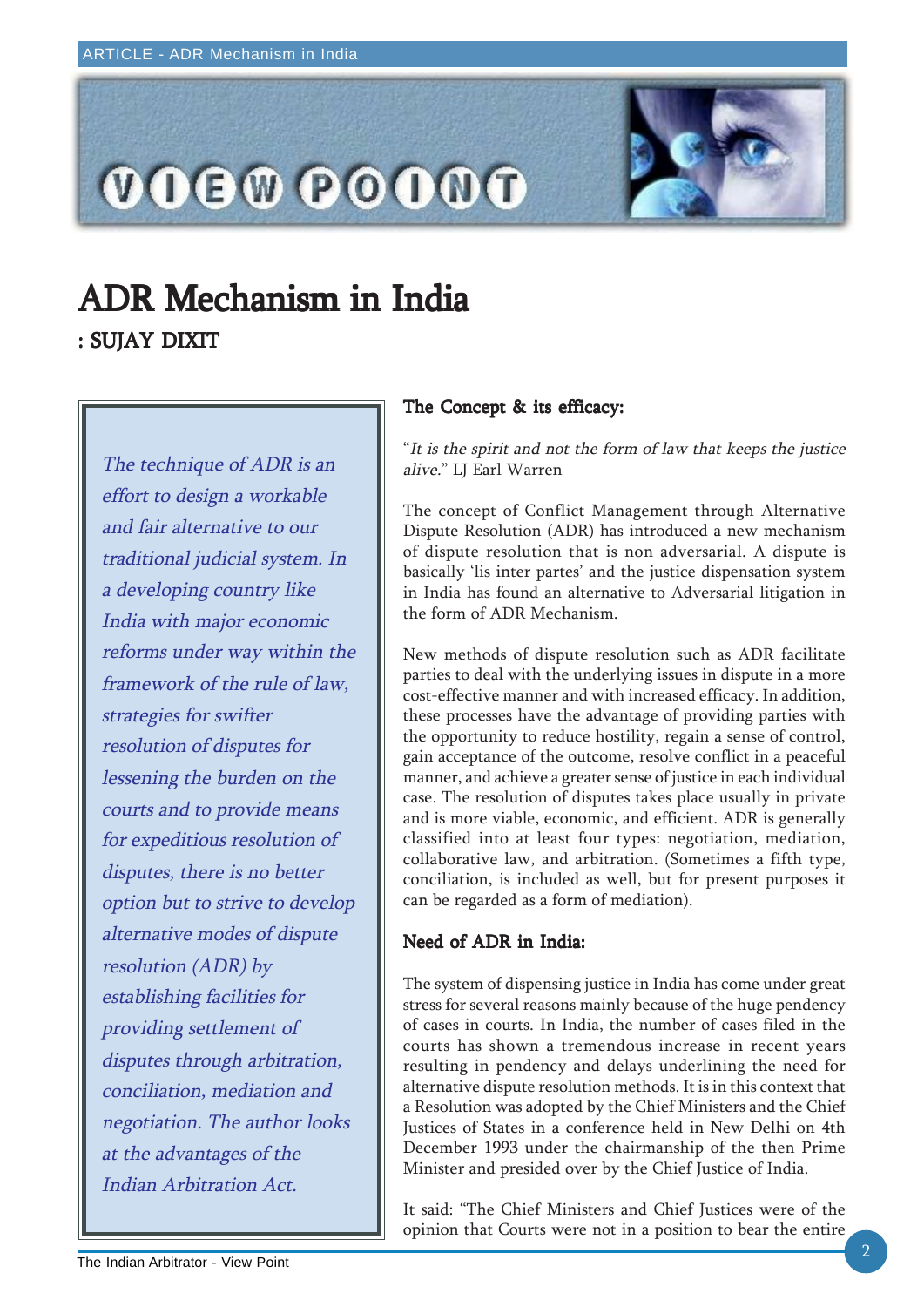

burden of justice system and that a number of disputes lent themselves to resolution by alternative modes such as arbitration, mediation and negotiation. They emphasized the desirability of disputants taking advantage of alternative dispute resolution which provided procedural flexibility, saved valuable time and money and avoided the stress of a conventional trial".

In a developing country like India with major economic reforms under way within the framework of the rule of law, strategies for swifter resolution of disputes for lessening the burden on the courts and to provide means for expeditious resolution of disputes, there is no better option but to strive to develop alternative modes of dispute resolution (ADR) by establishing facilities for providing settlement of disputes through arbitration, conciliation, mediation and negotiation.

## Impact / Resulting Acts of ADR:

The technique of ADR is an effort to design a workable and fair alternative to our traditional judicial system. It is a fast track system of dispensing justice. There are various ADR techniques viz. arbitration, mediation, conciliation, mediation-arbitration, mini-trial, private judging, final offer arbitration, court-annexed ADR and summary jury trial.

These techniques have been developed on scientific lines in USA, UK, France, Canada, China, Japan, South Africa, Australia and Singapore. ADR has emerged as a significant movement in these countries and has not only helped reduce cost and time taken for resolution of disputes, but also in providing a congenial atmosphere and a less formal and less complicated forum for various types of disputes.

The Arbitration Act, 1940 was not meeting the requirements of either the international or domestic standards of resolving disputes. Enormous delays and court intervention frustrated the very purpose of arbitration as a means for expeditious resolution of disputes. The Supreme Court in several cases repeatedly pointed out the need to change the law. The Public Accounts Committee too deprecated the Arbitration Act of 1940. In the conferences of Chief Justices, Chief Ministers and Law Ministers of all the States, it was decided that since the entire burden of justice system cannot be borne by the courts alone, an Alternative Dispute Resolution system should be adopted. Trade and industry also demanded drastic changes in the 1940 Act. The Government of India thought it necessary to provide a new forum and procedure for resolving international and domestic disputes quickly.

Thus "The Arbitration and Conciliation Act, 1996" came into being. The law relating to Arbitration and Conciliation is almost the same as in the advanced countries. Conciliation has been given statutory recognition as a means for settlement of the disputes in terms of this Act. In addition to this, the new Act also guarantees independence and impartiality of the arbitrators irrespective of their nationality. The new Act of 1996

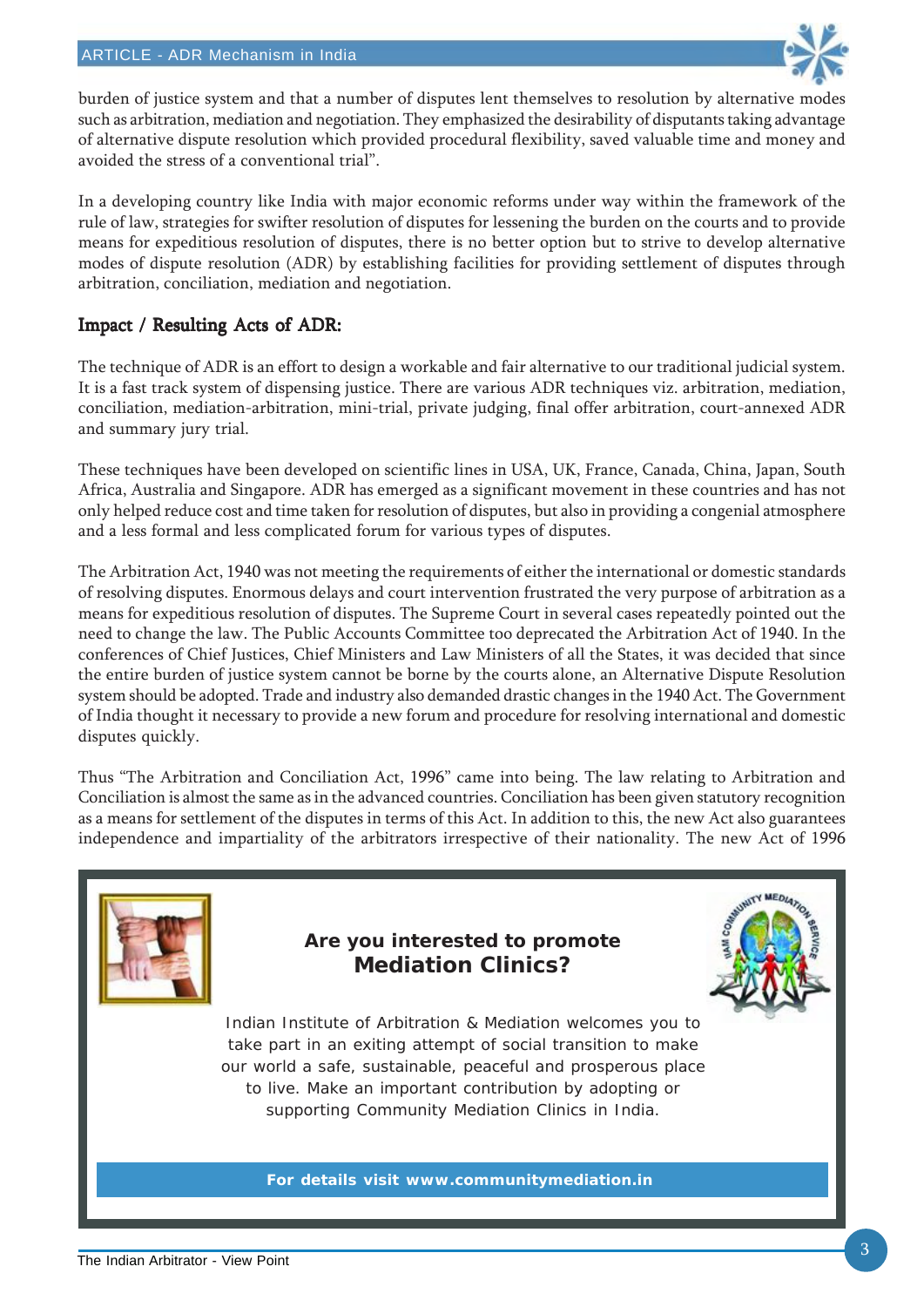

brought in several changes to expedite the process of arbitration. This legislation has developed confidence among foreign parties interested to invest in India or to go for joint ventures, foreign investment, transfer of technology and foreign collaborations.

The advantage of ADR is that it is more flexible and avoids seeking recourse to the courts. In conciliation/ mediation, parties are free to withdraw at any stage of time. It has been seen that resolution of disputes is quicker and cheaper through ADR. The parties involved in ADR do not develop strained relations; rather they maintain the continued relationship between themselves.

## Arbitration and Conciliation Act, 1996

Part I of this act formalizes the process of Arbitration and Part III formalizes the process of Conciliation. (Part II is about Enforcement of Foreign Awards under New York and Geneva Conventions.)

### Arbitration: Arbitration:

The process of arbitration can start only if there exists a valid Arbitration Agreement between the parties prior to the emergence of the dispute. As per Section 7, such an agreement must be in writing. The contract, regarding which the dispute exists, must either contain an arbitration clause or must refer to a separate document signed by the parties containing the arbitration agreement. The existence of an arbitration agreement can also be inferred by written correspondence such as letters, telex, or telegrams which provide a record of the agreement. An exchange of statement of claim and defense in which existence of an arbitration agreement is alleged by one party and not denied by other is also considered as valid written arbitration agreement.

Any party to the dispute can start the process of appointing arbitrator and if the other party does not cooperate, the party can approach the office of Chief Justice for appointment of an arbitrator. There are only two grounds upon which a party can challenge the appointment of an arbitrator – reasonable doubt in the impartiality of the arbitrator and the lack of proper qualification of the arbitrator as required by the arbitration agreement. A sole arbitrator or panels of arbitrators so appointed constitute the Arbitration Tribunal.

Except for some interim measures, there is very little scope for judicial intervention in the arbitration process. The arbitration tribunal has jurisdiction over its own jurisdiction. Thus, if a party wants to challenge the jurisdiction of the arbitration tribunal, it can do so only before the tribunal itself. If the tribunal rejects the request, there is little the party can do accept to approach a court after the tribunal makes an award. Section 34 provides certain grounds upon which a party can appeal to the principal civil court of original jurisdiction for setting aside the award.

Once the period for filing an appeal for setting aside an award is over, or if such an appeal is rejected, the award is binding on the parties and is considered as a decree of the court.

## Conciliation

Conciliation is a less formal form of arbitration. This process does not require an existence of any prior agreement. Any party can request the other party to appoint a conciliator. One conciliator is preferred but two or three are also allowed. In case of multiple conciliators, all must act jointly. If a party rejects an offer to conciliate, there can be no conciliation.

Parties may submit statements to the conciliator describing the general nature of the dispute and the points at issue. Each party sends a copy of the statement to the other. The conciliator may request further details, may ask to meet the parties, or communicate with the parties orally or in writing. Parties may even submit suggestions for the settlement of the dispute to the conciliator.

When it appears to the conciliator that elements of settlement exist, he may draw up the terms of settlement and send it to the parties for their acceptance. If both the parties sign the settlement document, it shall be final and binding on both.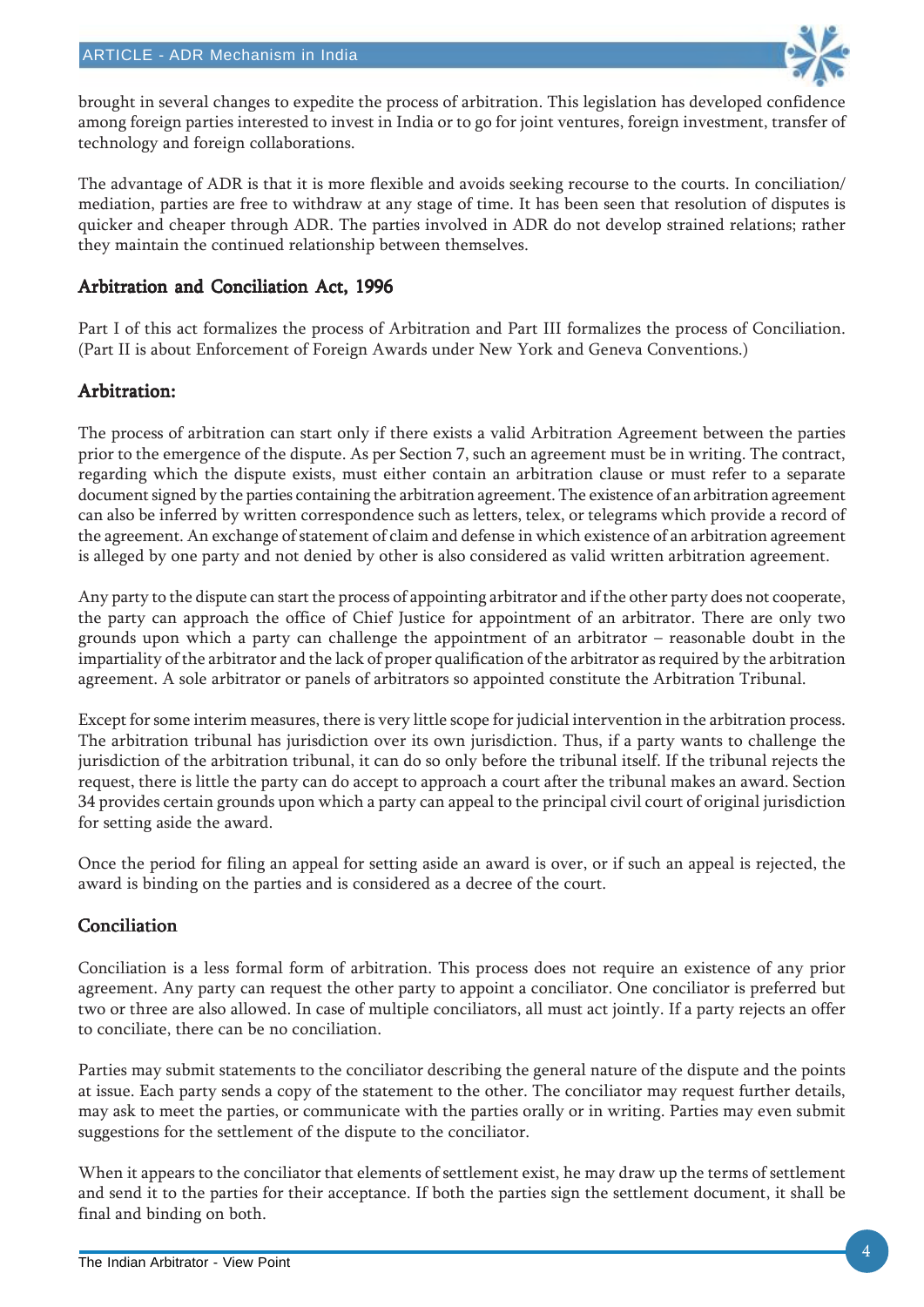

Note that in USA, this process is similar to Mediation. However, in India, Mediation is different from Conciliation and is a completely informal type of ADR mechanism.

### Mediation

Mediation, a form of alternative dispute resolution (ADR) or "appropriate dispute resolution", aims to assist two (or more) disputants in reaching an agreement. The parties themselves determine the conditions of any settlements reached— rather than accepting something imposed by a third party. The disputes may involve (as parties) states, organizations, communities, individuals or other representatives with a vested interest in the outcome.

Mediators use appropriate techniques and/or skills to open and/or improve dialogue between disputants, aiming to help the parties reach an agreement (with concrete effects) on the disputed matter. Normally, all parties must view the mediator as impartial.

Disputants may use mediation in a variety of disputes, such as commercial, legal, diplomatic, workplace, community and family matters.

A third-party representative may contract and mediate between (say) unions and corporations. When a workers' union goes on strike, a dispute takes place, and the corporation hires a third party to intervene in attempt to settle a contract or agreement between the union and the corporation.

### Negotiation

Negotiation is a dialogue intended to resolve disputes, to produce an agreement upon courses of action, to bargain for individual or collective advantage, or to craft outcomes to satisfy various interests. It is the primary method of alternative dispute resolution.

Negotiation occurs in business, non-profit organizations, government branches, legal proceedings, among nations and in personal situations such as marriage, divorce, parenting, and everyday life. The study of the subject is called negotiation theory. Those who work in negotiation professionally are called negotiators. Professional negotiators are often specialized, such as union negotiators, leverage buyout negotiators, peace negotiators, hostage negotiators, or may work under other titles, such as diplomats, legislators or brokers.



We would like to have your contributions. Articles should be in English. Please take care that quotations, references and footnotes are accurate and complete. Submissions may be made to the Journals Division, Indian Institute of Arbitration & Mediation, G-209, Main Avenue, Panampilly Nagar, Cochin - 682 036 or editor@arbitrationindia.com.

Publication of the Article will be the discretion of IIAM and submissions made indicates that the author consents, in the event of publication, to automatically transfer this one time use to publish the copyrighted material to the publisher of the IIAM Journal.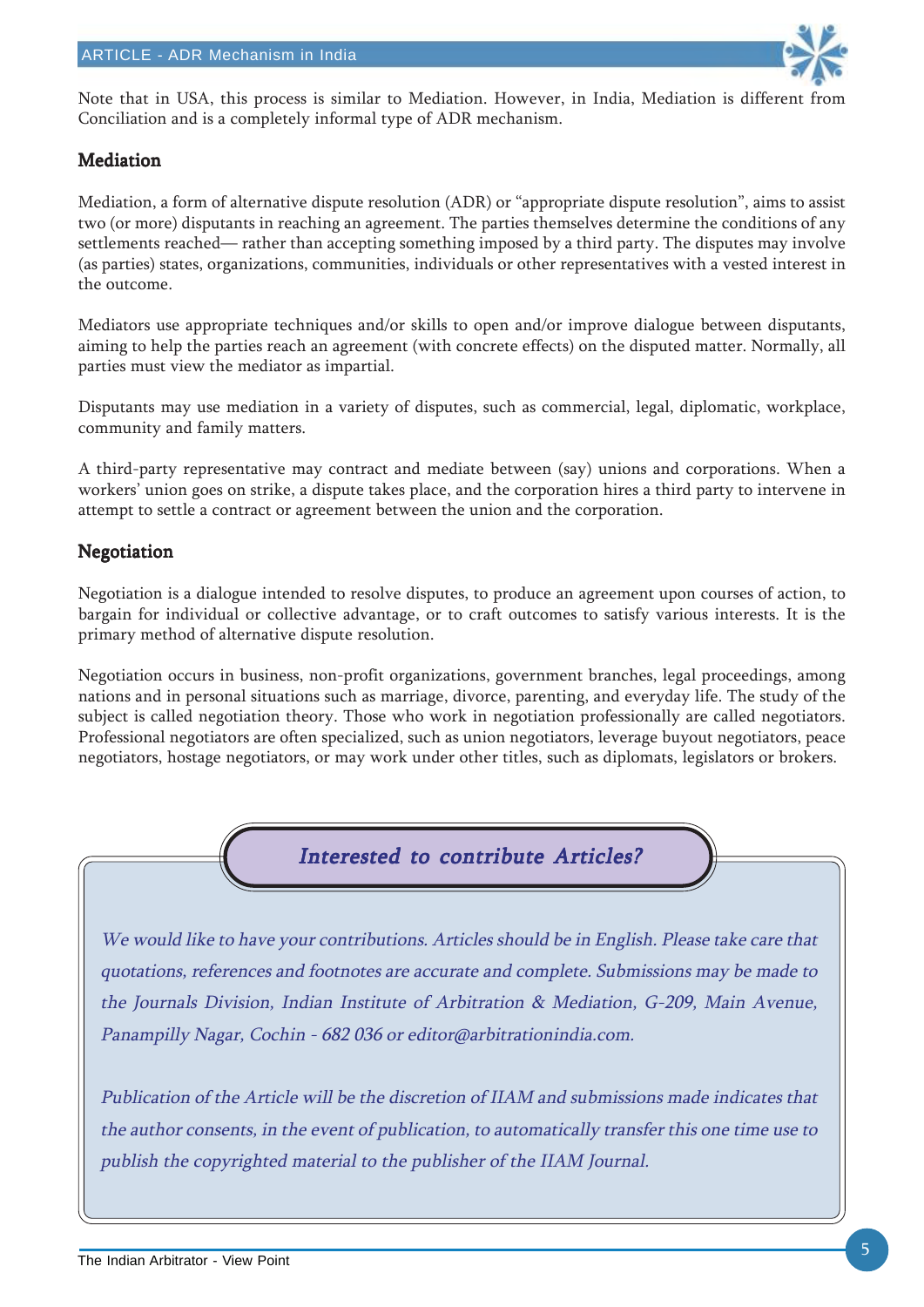

### Lok Adalat: Lok

While Arbitration and Conciliation Act, 1996 is a fairly standard western approach towards ADR, the Lok Adalat system constituted under National Legal Services Authority Act, 1987 is a uniquely Indian approach.

It roughly means "People's court". India has had a long history of resolving disputes through the mediation of village elders. The system of Lok Adalats is an improvement on that and is based on Gandhian principles. This is a non-adversarial system, where by mock courts (called Lok Adalats) are held by the State Authority, District Authority, Supreme Court Legal Services Committee, High Court Legal Services Committee, or Taluk Legal Services Committee, periodically for exercising such jurisdiction as they thinks fit. These are usually presided by retired judge, social activists, or members of legal profession. It does not have jurisdiction on matters related to non-compoundable offences.

There is no court fee and no rigid procedural requirement (i.e. no need to follow process given by Civil Procedure Code or Evidence Act), which makes the process very fast. Parties can directly interact with the judge, which is not possible in regular courts.

Cases that are pending in regular courts can be transferred to a Lok Adalat if both the parties agree. A case can also be transferred to a Lok Adalat if one party applies to the court and the court sees some chance of settlement after giving an opportunity of being heard to the other party.

The focus in Lok Adalats is on compromise. When no compromise is reached, the matter goes back to the court. However, if a compromise is reached, an award is made and is binding on the parties. It is enforced as a decree of a civil court. An important aspect is that the award is final and cannot be appealed, not even under Article 226 because it is a judgement by consent.

All proceedings of a Lok Adalat are deemed to be judicial proceedings and every Lok Adalat is deemed to be a Civil Court.

Lok Adalat (people's courts), established by the government, settles dispute through conciliation and compromise. The First Lok Adalat was held in Chennai in 1986. Lok Adalat accepts the cases which could be settled by conciliation and compromise and pending in the regular courts within their jurisdiction.

The Lok Adalat is presided over by a sitting or retired judicial officer as the chairman, with two other members, usually a lawyer and a social worker. There is no court fee. If the case is already filed in the regular court, the fee paid will be refunded if the dispute is settled at the Lok Adalat. The procedural laws and the Evidence Act are not strictly followed while assessing the merits of the claim by the Lok Adalat.

Main condition of the Lok Adalat is that both parties in dispute should agree for settlement. The decision of the Lok Adalat is binding on the parties to the dispute and its order is capable of execution through legal process. No appeal lies against the order of the Lok Adalat.

Lok Adalat is very effective in settlement of money claims. Disputes like partition suits, damages and matrimonial cases can also be easily settled before Lok Adalat as the scope for compromise through an approach of give and take is high in these cases.

Lok Adalat is a boon to the litigant public, where they can get their disputes settled fast and free of cost.

(Author: Sujay Dixit is a law student, studying in the 6th Semester at NILU Ahmedabad)

Whoever you are, there is some younger person who thinks you are perfect. There is some work that will never be done if you don't do it. There is someone who would miss you if you were gone. There is a place that you alone can fill." ~Jacob M. Braude~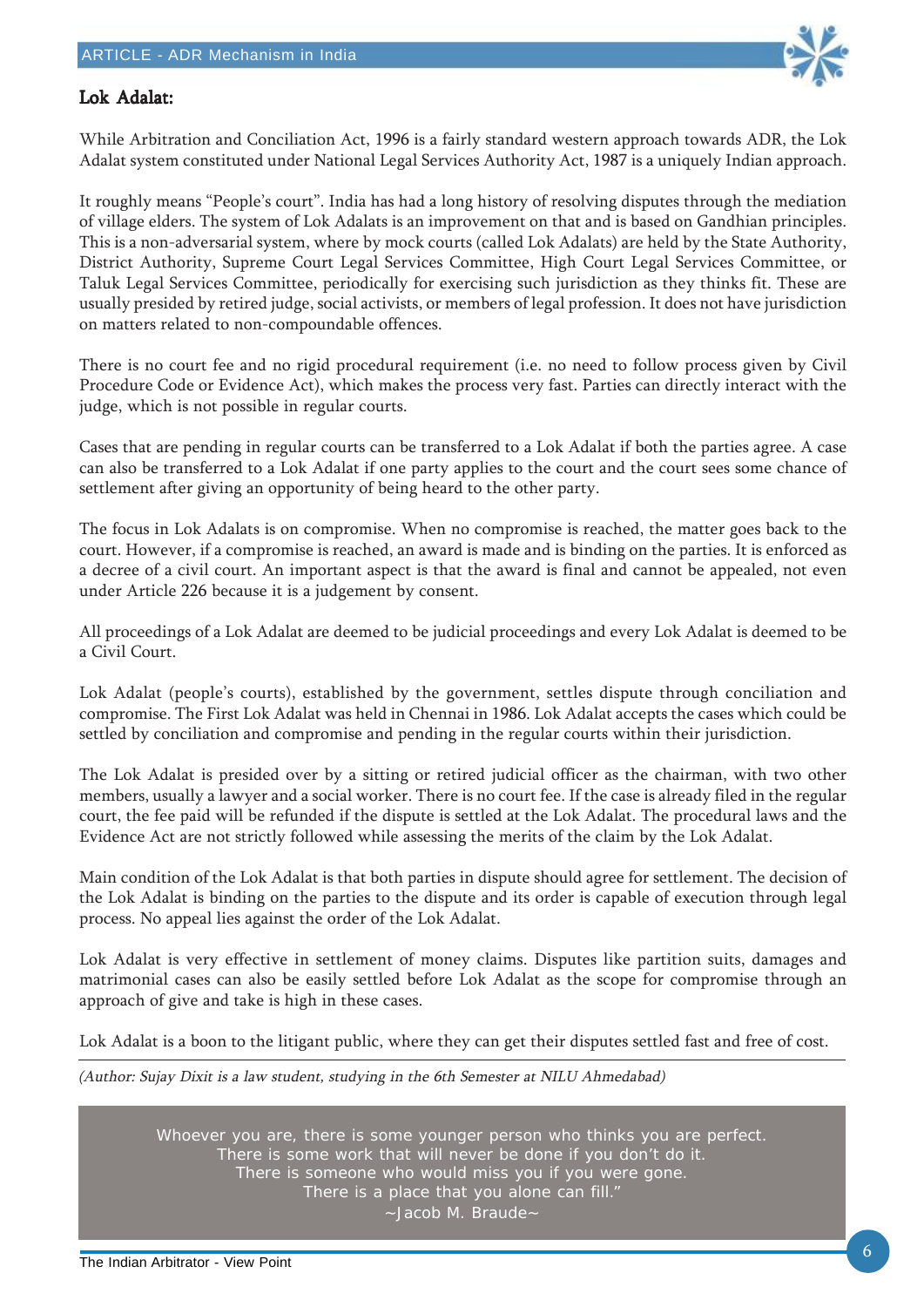

# New Evolution in European Cross-border Mediation : PHILIPE BILLIET & EWA KURLANDA - The introduction of 'European Mediators'

Mediation practice for civil and commercial cross-border disputes in Europe has reached its turning point. Currently, there is no common set of rules in Europe on the conditions to become an accredited mediator. Thanks to the EMTPJ Project this practice will greatly evolve over the coming years. The authors expect that the EMTPJ Project will significantly change the landscape of cross border mediation in Europe as it introduces European Mediators into the European mediation practice.

## Introduction

A succesful mediation entails huge advantages over litigation. One can, for instance, think of protecting future business relationships, the confidential nature of the mediation proces, the voluntary nature of a mediation, its speediness, lower costs compared to litigation and possible synergy effects between disputing parties.

However, the current mediation practice in Europe still seems to be insufficiently adapted to the ever increasing international business relationships within the European Community. This article will demonstrate that the problem essentially lies in the absence of European-wide accredited mediators.

Subsequently, this article will explain how this issue has gradually been dealt with. The authors will conclude that reactions have now reached a turning point under the EMTPJ (European Mediation Training for Practitioners of Justice) Project. The authors expect that the EMTPJ Project will significantly change the landscape of cross border mediation in Europe as it introduces European Mediators into the European mediation practice.

Problem : Legal status of settlement agreement depends on the national or private accreditation of the mediator

Several national legislations in Member States attach specific legal consequences to settlement agreements obtained through the intervention of an accredited mediator. These consequenses are different from legal consequences of settlement agreements that were entered into through the intervention of a nonaccredited mediator.

Currently, there is no common set of rules in Europe on the conditions to become an accredited mediator and in each Member State different conditions exist to become one. In certain Member States the conditions are set out by the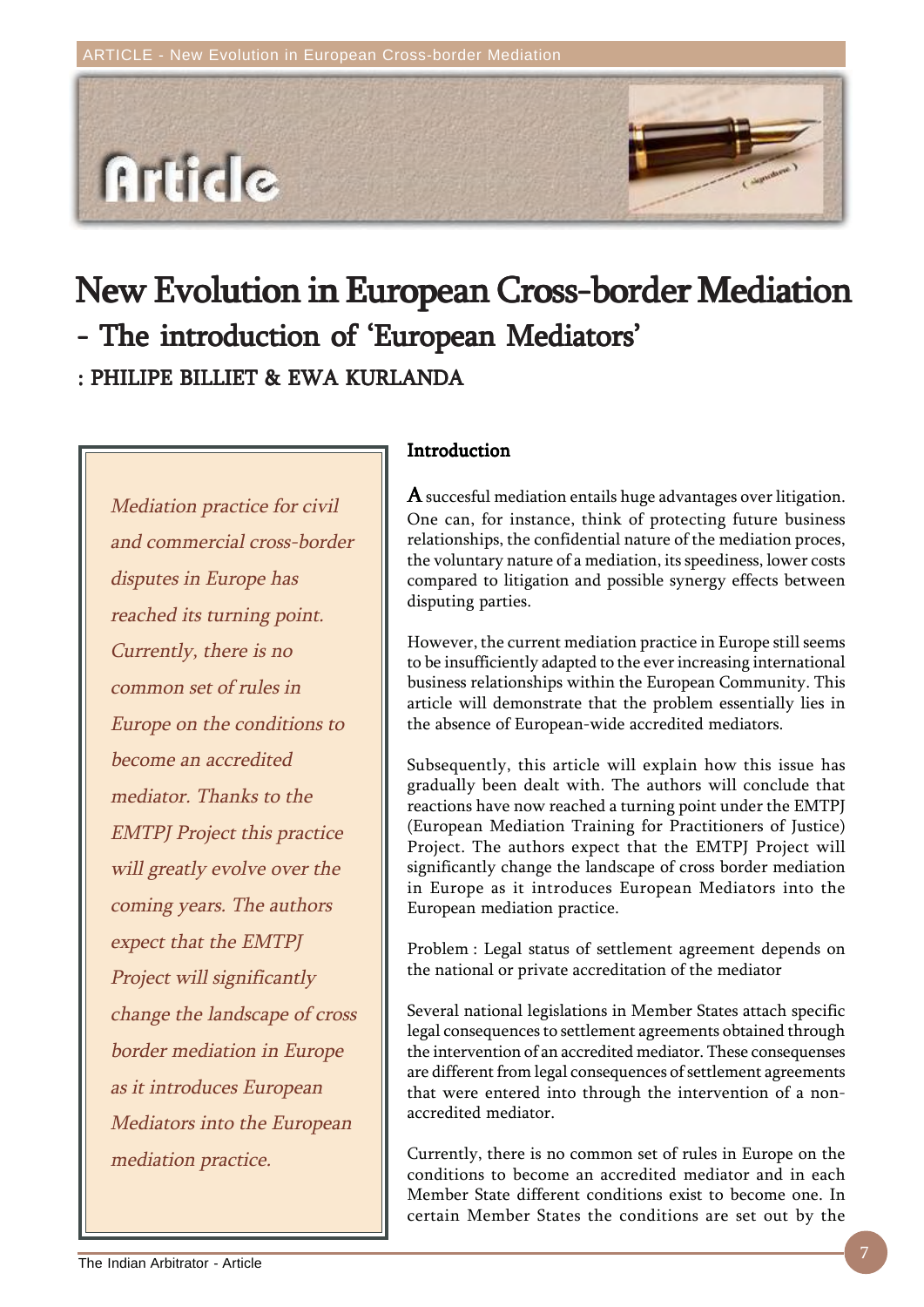

Regulator, while in other Member States the conditions are set out by private mediation providers.

The fact that different mediation cultures exist in Europe is often used to defend the upholding of this practice. However, the idea gains field that this practice enables unwanted forms of protectionism in preventing foreign mediators to effectively operate on the national market. The latter idea has provoked increased advocacy to implement the freedom of establishment for mediators throughout the European Union.

### Reaction of the European Commission: Harmonization steps

In 2004, the European Commission issued a voluntary code of conduct for mediators. This code of conduct has no binding force and can voluntarily be subscribed to by different mediation providers. The code sets out a body of ethical rules to follow when conducting mediator activities. Unfortunately, this non-binding instrument did not create a practice under which mediators who respect these rules can effectively provide mediation services throughout Europe.

Subsequently, the European Commission realized that more must be done in light of the free movement of persons and the proper functioning of the internal market concerning the availability of mediation services in cross-border disputes. The answer to this problem was the issue of the European Directive 2008/52/EC of 21 May 2008 on certain aspects of mediation in civil and commercial matters. This Directive aims to harmonize mediation practices for the said cross border disputes in Europe and is to be fully implemented by the Member States by 21st May 2011.

One particularity about this Directive is that, instead of imposing a specific practice on the European market, its broad formulations allow the European Commission to support a bottom-up approach by which the European market organizes itself within the borders that are set out in the said Directive.

In response, the market-driven EMTPJ Project arose under the auspice of the European Commission. Under this project, mediation trainings are provided which incorporate, as far as possible, varied conditions for accreditation and different mediation cultures existing within the European Union.



Three guys were fishing on a lake one day, when Jesus walked across the water and joined them in the boat. When the three astonished men had settled down enough to speak, the first guy asked humbly, "Jesus, I've suffered from back pain ever since I took shrapnel in the Vietnam war. Could you help me?"

"Of course my son," Jesus said. When Jesus touched the man's back, the man felt relief for the first time in years. The second man, who wore very thick glasses and had a hard time reading and driving, asked if Jesus could do anything about his eyesight. Jesus smiled, removed the man's glasses and tossed them in the lake. When the glasses hit the water, the man's eyes cleared and he could see everything distinctly.

When Jesus turned to heal the third man, the guy put his hands up and cried defensively, "Don't touch me! I'm on long-term disability."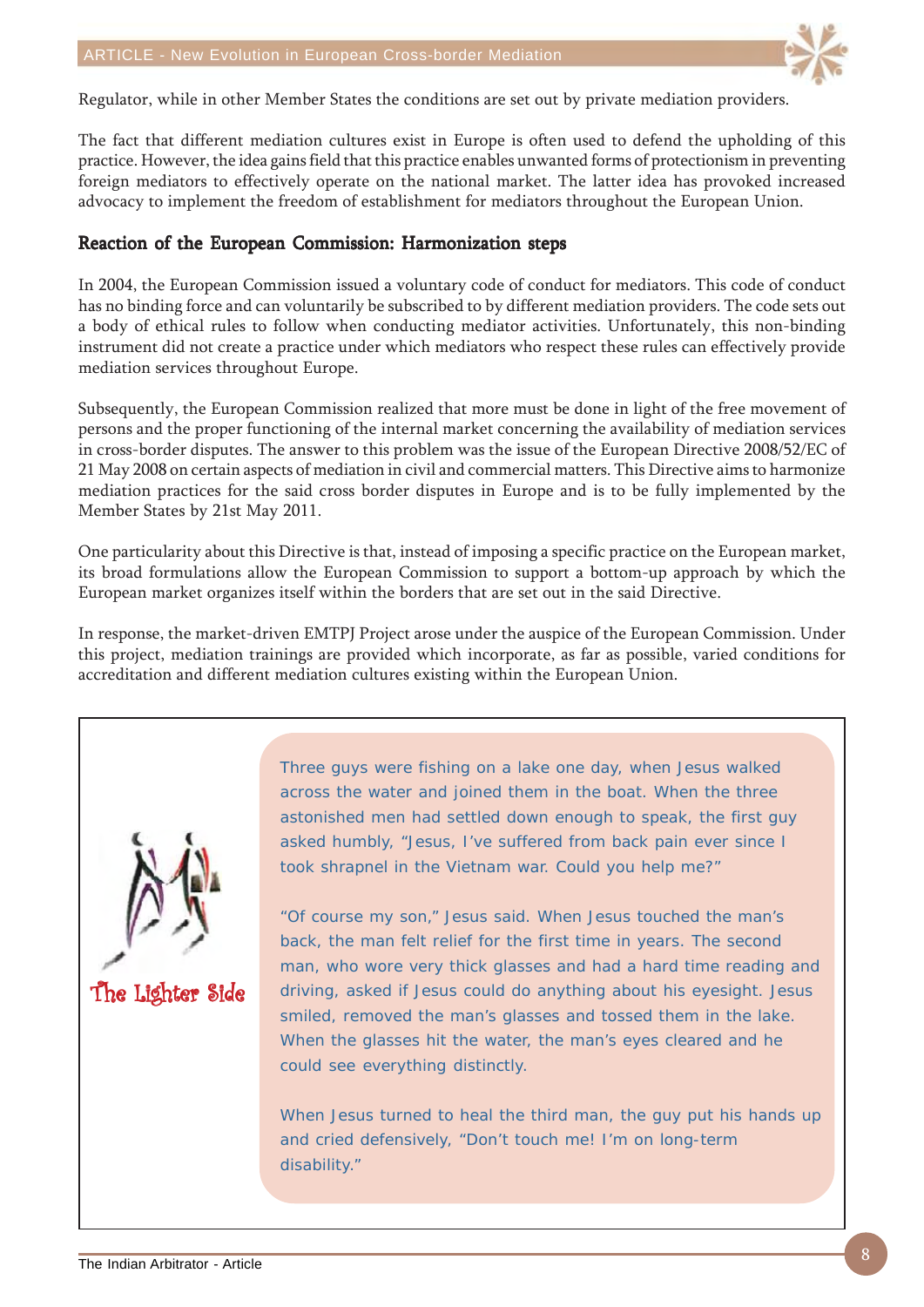

## Solution: The introduction of European Mediators

The purpose of the EMTPJ Project is to introduce 'European Mediators' into the European mediation practice. These mediators should, in so far as achievable, be able to intervene as fully accredited mediators in all civil and commercial cross-border disputes throughout Europe.

The introduction of European Mediators is widely considered as a turning point for European cross-border mediation practices. The intensive training to become an European Mediator takes 12 full days and a first group of participants have already graduated in August 2010 at the University of Warwick (UK). Next training sessions are scheduled for September 2011 and will take place at the HUB University of Brussels (Belgium). More information is available on www.emtpj.eu.

#### **Conclusion**

Mediation practice for civil and commercial cross-border disputes in Europe has reached its turning point. Thanks to the EMTPJ Project this practice will greatly evolve over the coming years. It is expected that local protectionism of certain mediation providers will gradually fade out, as the mediation providers which recognize the EMTPJ Project will benefit from increased numbers of cross-border mediations.

(Authors: Philipe Billiet is a lawyer at Verwal and Ewa Kurlanda is the Legal adviser at Mott Mc Donald)

## **Think ...** Keep Life in Balance

It's nice to relax on a regular basis. Yet a life of nothing but relaxation would be unbearably miserable. It is extremely fulfilling and energizing to put forth great effort and to make things happen. Yet if that's all you ever do, your spirit will surely become worn away.

Life is best when it is balanced. Night and day, warm and cool, wet and dry, effort and rest all benefit from each other and from the natural balance that permeates all of life. Are you plagued by frustrations, or weariness, anxiety, doubt, confusion or lack of motivation?

Then the chances are very good that something in your life is out of balance. Often, the best way to get something done is to stop working on it for a while. And the best way to fully enjoy the time when you're not working is to practice discipline, diligence and commitment during the times when you are working.

Your life is blessed with many different aspects. Keep them all in balance, and they will all be of much greater value to you.

~Ralph Marston~

"One of the best ways to persuade others is with your ears - by listening to them"  $\sim$  Dean Rusk  $\sim$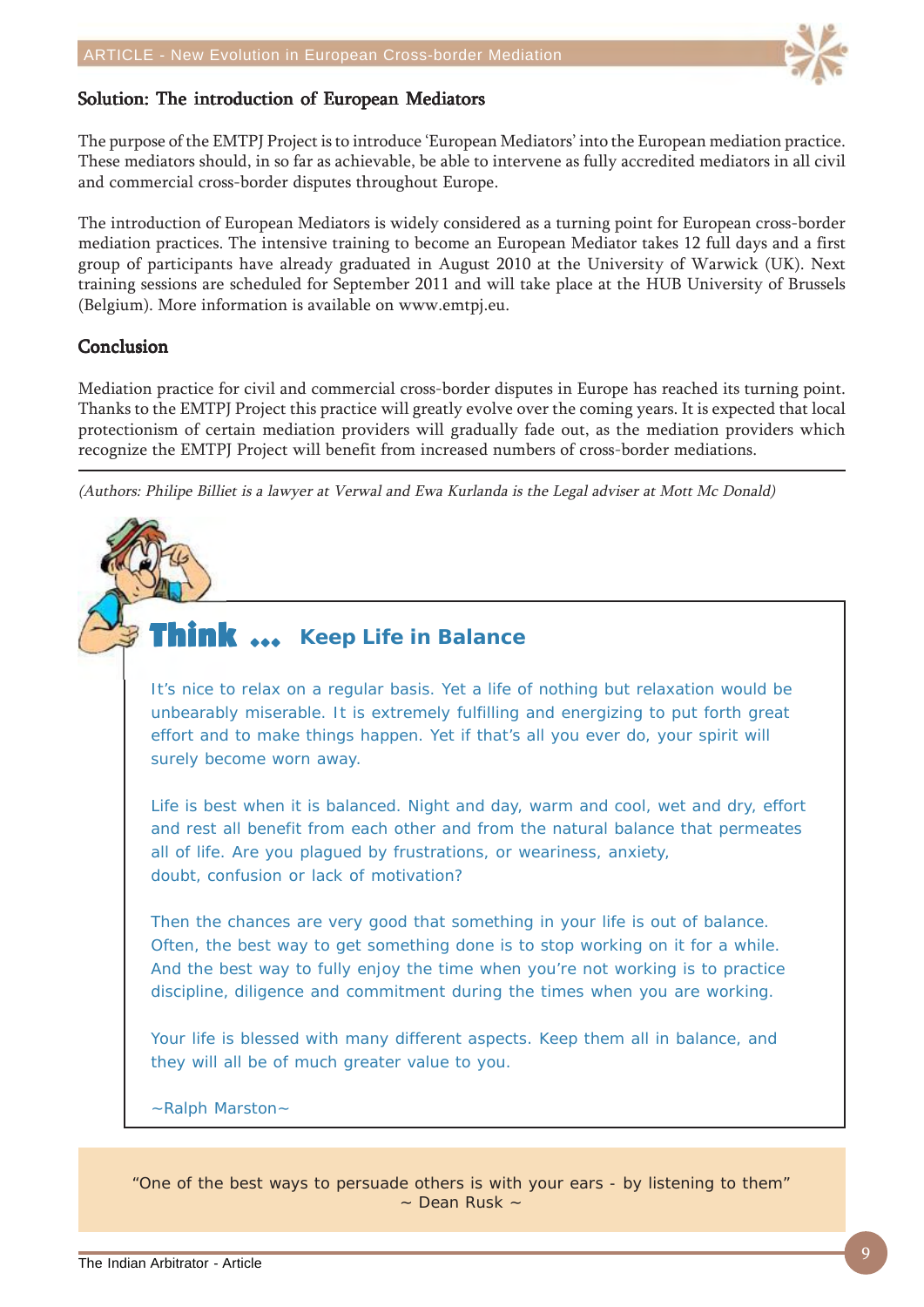

# Bradman son considers Mediation over name

Sir Donald Bradman's son may try mediation over the alleged exploitation of the legendary cricketer's name. John Bradman and two other executors of Sir Donald's estate are suing law firm Allens Arthur Robinson, claiming it breached its contract and was negligent in assigning Sir Donald's name to the Bradman Foundation.

Mr Bradman's displeasure with the law firm became public in 2005 when the foundation licensed an Australian food company to market 'Bradman' chocolate chip cookies in India. The family at the time described Bradman as "a loved and missed family member, not a brand name like Mickey Mouse" but the foundation counterclaimed that it had confidence Sir Donald would have approved the venture.

# Indian Supreme Court advices lawyers to follow Mahatma Gandhi

The Supreme Court of India asked advocates to follow Mahatma Gandhi and persuade their clients not to go in for litigation and instead resolve the disputes through arbitration and mediation. A bench opined that court cases drag on for years ruining both parties.